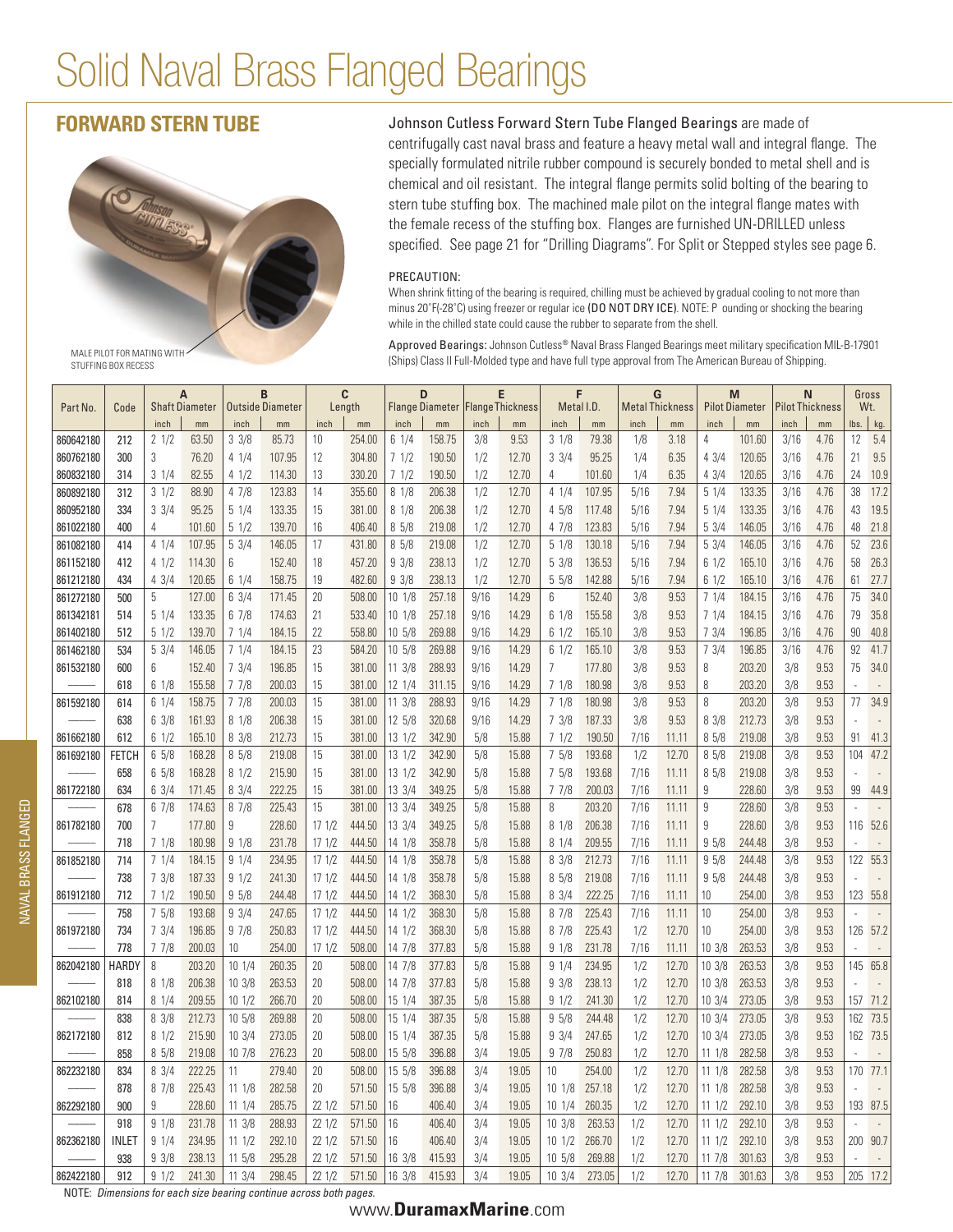

|           |              | Α<br><b>Shaft Diameter</b> |        | В<br><b>Outside Diameter</b> |        | C<br>Length      |        | D                |        | E<br><b>Flange Diameter Flange Thickness</b> |       | Metal I.D. |        | G<br>Metal Thickness |       | M<br><b>Pilot Diameter</b> |        | N<br><b>Pilot Thickness</b> |      | Gross<br>Wt. |       |
|-----------|--------------|----------------------------|--------|------------------------------|--------|------------------|--------|------------------|--------|----------------------------------------------|-------|------------|--------|----------------------|-------|----------------------------|--------|-----------------------------|------|--------------|-------|
| Part No.  | Code         |                            |        |                              |        |                  |        |                  |        |                                              |       |            |        |                      |       |                            |        |                             |      |              |       |
|           |              | inch                       | mm     | inch                         | mm     | inch             | mm     | inch             | mm     | inch                                         | mm    | inch       | mm     | inch                 | mm    | inch                       | mm     | inch                        | mm   | lbs.         | kg.   |
| 862452182 | 958          | 95/8                       | 244.48 | 117/8                        | 301.63 | 22 1/2           | 571.50 | 16 3/8           | 415.93 | 3/4                                          | 19.05 | 107/8      | 276.23 | 1/2                  | 12.70 | 11 7/8                     | 301.63 | 3/8                         | 9.53 |              |       |
| 862482180 | 934          | 93/4                       | 247.65 | 12 1/8                       | 307.98 | 221/2            | 571.50 | 16 7/8           | 428.63 | 3/4                                          | 19.05 | 11         | 279.40 | 9/16                 | 14.29 | 12 3/8                     | 314.33 | 3/8                         | 9.53 | 217          | 98.4  |
| 862522180 | 978          | 97/8                       | 250.83 | 12 1/4                       | 311.15 | 221/2            | 571.50 | 16 7/8           | 428.63 | 3/4                                          | 19.05 | 111/8      | 282.58 | 9/16                 | 14.29 | 12 3/8                     | 314.33 | 3/8                         | 9.53 |              |       |
| 862552180 | 1000         | 10                         | 254.00 | 12 3/8                       | 314.33 | 25               | 635.00 | 16 7/8           | 428.63 | 3/4                                          | 19.05 | 11 1/4     | 285.75 | 9/16                 | 14.29 | 12 3/8                     | 314.33 | 3/8                         | 9.53 | 240          | 108.9 |
|           | 1018         | 101/8                      | 257.18 | $12 \frac{1}{2}$             | 317.50 | 25               | 635.00 | 177/8            | 454.03 | 3/4                                          | 19.05 | 11 3/8     | 288.93 | 9/16                 | 14.29 | 12 3/4                     | 323.85 | 3/8                         | 9.53 |              |       |
| 862612180 | 1014         | 10 1/4                     | 260.35 | 12 5/8                       | 320.68 | 25               | 635.00 | 17 7/8           | 454.03 | 3/4                                          | 19.05 | 111/2      | 292.10 | 9/16                 | 14.29 | 12 3/4                     | 323.85 | 3/8                         | 9.53 | 244          | 110.7 |
|           | 1038         | 10 3/8                     | 263.53 | 12 3/4                       | 323.85 | 25               | 635.00 | 177/8            | 454.03 | 3/4                                          | 19.05 | 11 5/8     | 295.28 | 9/16                 | 14.29 | 12 3/4                     | 323.85 | 3/8                         | 9.53 |              |       |
| 862682180 | 1012         | 101/2                      | 266.70 | 12 7/8                       | 327.03 | 25               | 635.00 | 18 1/4           | 463.55 | 3/4                                          | 19.05 | 11 3/4     | 298.45 | 9/16                 | 14.29 | 13 1/8                     | 333.38 | 3/8                         | 9.53 | 247          | 112.0 |
|           | 1058         | 10 5/8                     | 269.88 | 13                           | 330.20 | 25               | 635.00 | 18 1/4           | 463.55 | 3/4                                          | 19.05 | 11 7/8     | 301.63 | 9/16                 | 14.29 | 13 1/8                     | 333.38 | 3/8                         | 9.53 |              |       |
| 862742180 | <b>JOLLY</b> | 103/4                      | 273.05 | 13 1/8                       | 333.38 | 25               | 635.00 | 18 1/4           | 463.55 | 3/4                                          | 19.05 | 12         | 304.80 | 9/16                 | 14.29 | 13 1/8                     | 333.38 | 3/8                         | 9.53 | 250          | 113.4 |
|           | 1078         | 10 7/8                     | 276.23 | 13 1/4                       | 336.55 | 25               | 635.00 | 18 5/8           | 473.08 | 3/4                                          | 19.05 | 12 1/8     | 307.95 | 9/16                 | 14.29 | $13 \frac{1}{2}$           | 342.90 | 3/8                         | 9.53 |              |       |
| 862802180 | кетсн        | 11                         | 279.40 | 13 1/2                       | 342.90 | 271/2            | 698.50 | 18 5/8           | 473.08 | 3/4                                          | 19.05 | 12 3/8     | 314.33 | 9/16                 | 14.29 | 13 1/2                     | 342.90 | 3/8                         | 9.53 | 300          | 136.1 |
|           | 1118         | 11 1/8                     | 282.58 | 13 5/8                       | 346.08 | 27 1/2           | 698.50 | 18 5/8           | 473.08 | 3/4                                          | 19.05 | 12 1/2     | 317.50 | 9/16                 | 14.29 | 13 1/2                     | 342.90 | 3/8                         | 9.53 |              |       |
| 862872180 | 1114         | 11 1/4                     | 285.75 | 13 3/4                       | 349.25 | 271/2            | 698.50 | 19               | 482.60 | 3/4                                          | 19.05 | 12 5/8     | 320.68 | 9/16                 | 14.29 | 13 7/8                     | 352.43 | 3/8                         | 9.53 | 312          | 141.5 |
|           | 1138         | 11 3/8                     | 288.93 | 14                           | 355.60 | 271/2            | 698.50 | 19               | 482.60 | 3/4                                          | 19.05 | 12 3/4     | 323.85 | 5/8                  | 15.88 | 13 7/8                     | 352.43 | 3/8                         | 9.53 |              |       |
| 862932180 | 1112         | 111/2                      | 292.10 | 14 1/8                       | 358.78 | 271/2            | 698.50 | 19               | 482.60 | 3/4                                          | 19.05 | 12 7/8     | 327.03 | 5/8                  | 15.88 | 13 7/8                     | 352.43 | 3/8                         | 9.53 | 326          | 147.9 |
|           | 1158         | 11 5/8                     | 295.28 | 14 1/4                       | 361.95 | 271/2            | 698.50 | 19 3/8           | 492.13 | 3/4                                          | 19.05 | 13         | 330.20 | 5/8                  | 15.88 | 14 1/8                     | 358.78 | 3/8                         | 9.53 |              |       |
| 862992180 | 1134         | $11 \frac{3}{4}$           | 298.45 | 14 3/8                       | 365.13 | 271/2            | 698.50 | 19 3/8           | 492.13 | 3/4                                          | 19.05 | 13 1/8     | 333.38 | 5/8                  | 15.88 | 14 1/8                     | 358.78 | 3/8                         | 9.53 | 335          | 152.0 |
|           | 1178         | 11 7/8                     | 301.63 | 14 1/2                       | 368.30 | 271/2            | 698.50 | 19 3/8           | 492.13 | 3/4                                          | 19.05 | 13 1/4     | 336.55 | 5/8                  | 15.88 | 14 1/8                     | 358.78 | 3/8                         | 9.53 |              |       |
| 863062180 | 1200         | 12                         | 304.80 | 14 3/4                       | 374.65 | 30               | 762.00 | 19 3/4           | 501.65 | 3/4                                          | 19.05 | 13 1/2     | 342.90 | 5/8                  | 15.88 | 14 1/2                     | 368.30 | 3/8                         | 9.53 | 360          | 163.3 |
| 863092180 | 1218         | 12 1/8                     | 307.98 | 14 7/8                       | 377.83 | 30               | 762.00 | 19 3/4           | 501.65 | 3/4                                          | 19.05 | 13 5/8     | 346.08 | 5/8                  | 15.88 | 14 1/2                     | 368.30 | 3/8                         | 9.53 |              |       |
| 863122180 | 1214         | 12 1/4                     | 311.15 | 15                           | 381.00 | 30               | 762.00 | 19 3/4           | 501.65 | 3/4                                          | 19.05 | 13 3/4     | 349.25 | 5/8                  | 15.88 | 14 1/2                     | 368.30 | 3/8                         | 9.53 | 373          | 169.2 |
| 863152180 | 1238         | 12 3/8                     | 314.33 | 15 1/8                       | 384.18 | 30               | 762.00 | 20 1/8           | 511.18 | 7/8                                          | 22.23 | 13 7/8     | 352.43 | 5/8                  | 15.88 | 15 1/8                     | 384.18 | 3/8                         | 9.53 |              |       |
| 863182180 | 1212         | 12 1/2                     | 317.50 | 15 1/4                       | 387.35 | 30               | 762.00 | 201/8            | 511.18 | 7/8                                          | 22.23 | 14         | 355.60 | 5/8                  | 15.88 | 15 1/8                     | 384.18 | 3/8                         | 9.53 | 394          | 178.7 |
| 863222180 | 1258         | 12 5/8                     | 320.68 | 15 3/8                       | 390.53 | 30               | 762.00 | 20 1/8           | 511.18 | 7/8                                          | 22.23 | 14 1/8     | 358.78 | 5/8                  | 15.88 | 15 1/8                     | 384.18 | 3/8                         | 9.53 |              |       |
|           | 1234         | 12 3/4                     | 323.85 | $15 \frac{1}{2}$             | 393.70 | 30               | 762.00 | 201/2            | 520.70 | 7/8                                          | 22.23 | 14 1/4     | 361.95 | 5/8                  | 15.88 | 15 1/2                     | 393.70 | 3/8                         | 9.53 |              |       |
|           | 1278         | 12 7/8                     | 327.03 | 15 5/8                       | 396.88 | 30               | 762.00 | 201/2            | 520.70 | 7/8                                          | 22.23 | 14 3/8     | 365.13 | 5/8                  | 15.88 | 15 1/2                     | 393.70 | 3/8                         | 9.53 |              |       |
|           | 1300         | 13                         | 330.20 | 15 7/8                       | 403.23 | 32 1/2           | 825.50 | 201/2            | 520.70 | 7/8                                          | 22.23 | 14 1/2     | 368.30 | 11/16                | 17.46 | 15 1/2                     | 393.70 | 3/8                         | 9.53 |              |       |
|           | 1318         | 13 1/8                     | 333.38 | 16                           | 406.40 | 32 1/2           | 825.50 | 21               | 533.40 | 7/8                                          | 22.23 | 14 5/8     | 371.48 | 11/16                | 17.46 | 15 3/4                     | 400.05 | 3/8                         | 9.53 |              |       |
|           | 1314         | 13 1/4                     | 336.55 | 16 1/8                       | 409.58 | 32 1/2           | 825.50 | 21               | 533.40 | 7/8                                          | 22.23 | 14 3/4     | 374.65 | 11/16                | 17.46 | 15 3/4                     | 400.05 | 3/8                         | 9.53 |              |       |
|           | 1338         | 13 3/8                     | 339.73 | 16 1/4                       | 412.75 | 32 1/2           | 825.50 | 21               | 533.40 | 7/8                                          | 22.23 | 14 7/8     | 377.83 | 11/16                | 17.46 | 15 3/4                     | 400.05 | 3/8                         | 9.53 |              |       |
| 863442181 | 1312         | 13 1/2                     | 342.90 | 16 3/8                       | 415.93 | 32 1/2           | 825.50 | $21 \frac{3}{8}$ | 542.93 | 7/8                                          | 22.23 | 15         | 381.00 | 11/16                | 17.46 | 16 1/4                     | 412.75 | 3/8                         | 9.53 |              |       |
| 863472180 | 1358         | 13 5/8                     | 346.08 | 16 1/2                       | 419.10 | 321/2            | 825.50 | 21 3/8           | 542.93 | 7/8                                          | 22.23 | 15 1/8     | 384.18 | 11/16                | 17.46 | 16 1/4                     | 412.75 | 3/8                         | 9.53 |              |       |
|           | 1334         | 13 3/4                     | 349.25 | 16 5/8                       | 422.28 | 32 1/2           | 825.50 | 21 3/8           | 542.93 | 7/8                                          | 22.23 | 15 1/4     | 387.35 | 11/16                | 17.46 | 16 1/4                     | 412.75 | 3/8                         | 9.53 |              |       |
|           | 1378         | 13 7/8                     | 352.43 | 16 3/4                       | 425.45 | $32 \frac{1}{2}$ | 825.50 | $21 \frac{3}{4}$ | 552.45 | 7/8                                          | 22.23 | 15 3/8     | 390.53 | 11/16                | 17.46 | 16 5/8                     | 422.28 | 3/8                         | 9.53 |              |       |
|           | 1400         | 14                         | 355.60 | 16 7/8                       | 428.63 | 35               | 889.00 | 21 3/4           | 552.45 | 7/8                                          | 22.23 | 15 1/2     | 393.70 | 11/16                | 17.46 | 16 5/8                     | 422.28 | 3/8                         | 9.53 |              |       |
| -----     | 1418         | 14 1/8                     | 358.78 | 17                           | 431.80 | 35               | 889.00 | 21 3/4           | 552.45 | 7/8                                          | 22.23 | 15 5/8     | 396.88 | 11/16                | 17.46 | 16 5/8                     | 422.28 | 3/8                         | 9.53 |              |       |
|           | 1414         | 14 1/4                     | 361.95 | 17 1/8                       | 434.98 | 35               | 889.00 | 22 1/8           | 561.98 | 7/8                                          | 22.23 | 15 3/4     | 400.05 | 11/16                | 17.46 | 17 1/4                     | 438.15 | 3/8                         | 9.53 |              |       |
|           | 1438         | 14 3/8                     | 365.13 | 171/4                        | 438.15 | 35               | 889.00 | 22 1/8           | 561.98 | 7/8                                          | 22.23 | 15 7/8     | 403.23 | 11/16                | 17.46 | 17 1/4                     | 438.15 | 3/8                         | 9.53 |              |       |
|           | 1412         | 14 1/2                     | 368.30 | 171/2                        | 444.50 | 35               | 889.00 | 22 1/8           | 561.98 | 7/8                                          | 22.23 | 16         | 406.40 | 3/4                  | 19.05 | 17 1/4                     | 438.15 | 3/8                         | 9.53 |              |       |
|           | 1458         | 14 5/8                     | 371.48 | 17 5/8                       | 447.68 | 35               | 889.00 | 22 1/2           | 571.50 | 7/8                                          | 22.23 | 16 1/8     | 409.58 | 3/4                  | 19.05 | 171/2                      | 444.50 | 3/8                         | 9.53 |              |       |
|           | 1434         | 14 3/4                     | 374.65 | 17 3/4                       | 450.85 | 35               | 889.00 | 22 1/2           | 571.50 | 7/8                                          | 22.23 | 16 1/4     | 412.75 | 3/4                  | 19.05 | 171/2                      | 444.50 | 3/8                         | 9.53 |              |       |
|           | 1478         | 14 7/8                     | 377.83 | 17 7/8                       | 454.03 | 35               | 889.00 | 22 3/4           | 577.85 | 7/8                                          | 22.23 | 16 3/8     | 415.93 | 3/4                  | 19.05 | 17 3/4                     | 450.85 | 3/8                         | 9.53 |              |       |
|           | 1500         | 15                         | 381.00 | 18                           | 457.20 | 35               | 889.00 | 22 3/4           | 577.85 | 7/8                                          | 22.23 | 16 1/2     | 419.10 | 3/4                  | 19.05 | 17 3/4                     | 450.85 | 3/8                         | 9.53 |              |       |

NOTE: *Dimensions for each size bearing continue across both pages.*

# www.**DuramaxMarine**.com **<sup>21</sup>**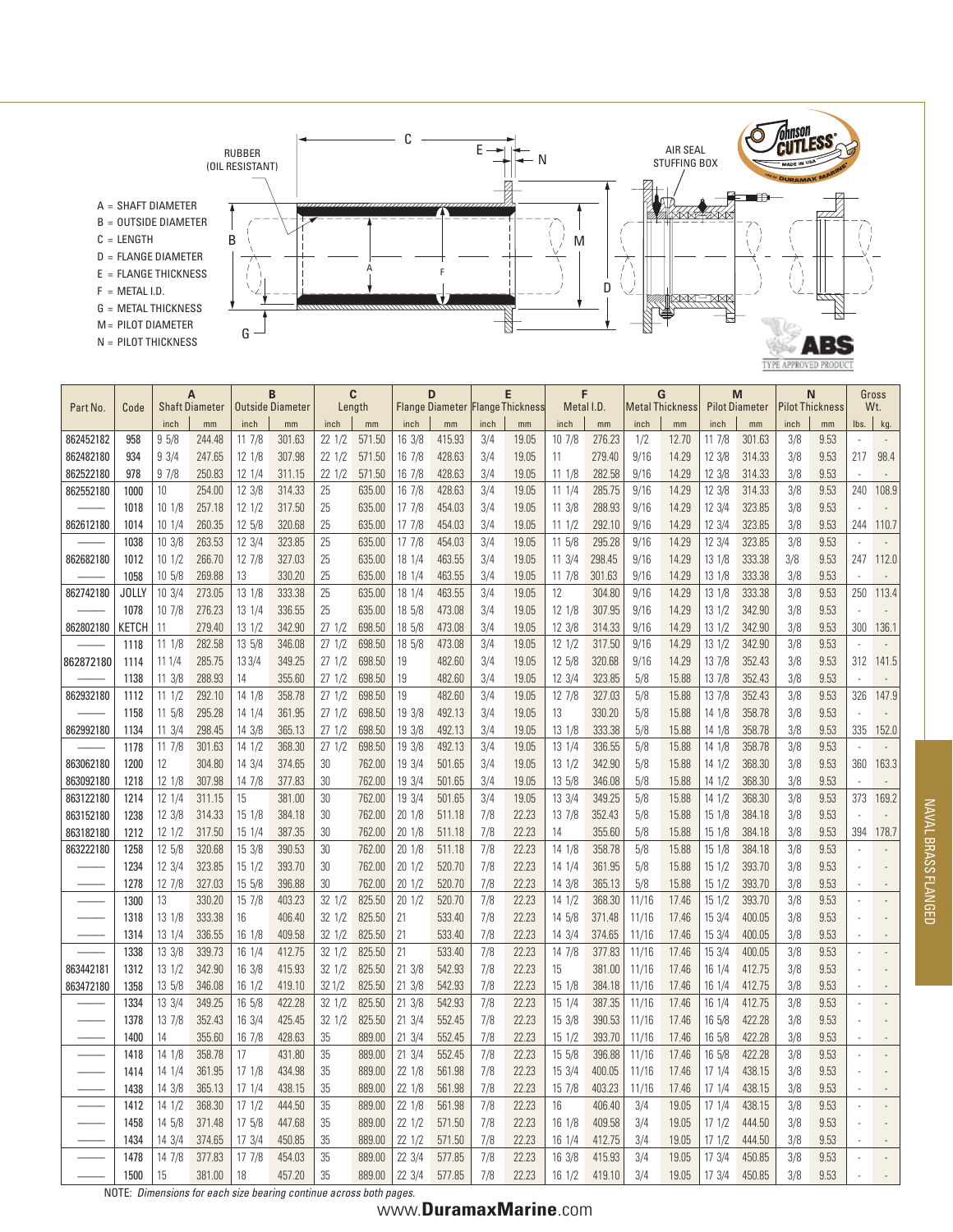# Solid Naval Brass Flanged Bearings

# **Split Forward Stern Tube**



Made of the same engineered quality as other Johnson Cutless<sup>®</sup> Naval Brass Bearings, these Flanged Bearings for Forward Stern Tube installation have a male pilot designed to mate with the female recess in the Stuffing Box flange. Stuffing Box has an inlet for piping water to lubricate bearings.

Split styles offer ease of installation and change. Sufficient space is required to move stuffing box forward to enable withdrawal of Forward Stern Tube Bearing. Space allocated should be equal to the combined length of both the Forward Stern Tube Bearing and Stuffing Box, plus two inches. Consult factory when dimensions are less than dimensions specified.

### APPROVED BEARINGS:

Johnson Cutless<sup>®</sup> Naval Brass Flanged Bearings meet military specification MIL-B-17901B (Ships) Class II Full-Molded type. Flanged are furnished NOT DRILLED unless specified. See page 21 for "Drilling Diagrams". NOTE: for Johnson Stuffing Box Dimensional Data, contact Duramax Marine® LLC.

#### PRECAUTION:

When shrink fitting of the bearing is required, chilling must be achieved by gradual cooling to not more than minus 20˚F(-28˚C) using freezer or regular ice (DO NOT DRY ICE). NOTE: Pounding or shocking the bearing while in the chilled state could cause the rubber to separate from the shell.

Approved Bearings: Johnson Cutless® Naval Brass Flanged Bearings meet military specification MIL-B-17901 (Ships) Class II Full-Molded type and have full type approval from The American Bureau of Shipping.

| Part No.  | Code         | A<br><b>Shaft Diameter</b> |        | B<br>$\mathbf{c}$<br><b>Outside Diameter</b><br>Length |        | D      |        | E<br>Flange Diameter   Flange Thickness |        | F<br>Metal I.D. |       | G<br><b>Metal Thickness</b> |        | M<br><b>Pilot Diameter</b> |       | N<br><b>Pilot Thickness</b> |        | Gross<br>Wt. |      |                                        |
|-----------|--------------|----------------------------|--------|--------------------------------------------------------|--------|--------|--------|-----------------------------------------|--------|-----------------|-------|-----------------------------|--------|----------------------------|-------|-----------------------------|--------|--------------|------|----------------------------------------|
|           |              | inch                       | mm     | inch                                                   | mm     | inch   | mm     | inch                                    | mm     | inch            | mm    | inch                        | mm     | inch                       | mm    | inch                        | mm     | inch         | mm   | $\mathsf{lbs.} \parallel \mathsf{kg.}$ |
| 861532190 | <b>FLAKE</b> | 6                          | 152.40 | 8 3/4                                                  | 222.25 | 20     | 508.00 | 11 5/8                                  | 295.28 | 5/8             | 15.88 | 7                           | 177.80 | 7/8                        | 22.23 | 8                           | 203.20 | 1/4          | 6.35 |                                        |
|           | 600          | 6                          | 152.40 | 77/8                                                   | 200.03 | 15     | 381.00 | 12 1/4                                  | 311.15 | 9/16            | 14.29 | 7                           | 177.80 | 7/16                       | 11.11 | 8                           | 203.20 | 3/8          | 9.53 |                                        |
|           | 618          | 61/8                       | 155.58 | 8                                                      | 203.20 | 15     | 381.00 | 12 1/4                                  | 311.15 | 9/16            | 14.29 | 71/8                        | 180.98 | 7/16                       | 11.11 | 8                           | 203.20 | 3/8          | 9.53 |                                        |
|           | 614          | 61/4                       | 158.75 | 8 1/8                                                  | 206.38 | 15     | 381.00 | 12 5/8                                  | 320.68 | 9/16            | 14.29 | 71/4                        | 184.15 | 7/16                       | 11.11 | 8 3/8                       | 212.73 | 3/8          | 9.53 |                                        |
| 861622190 | 638          | 63/8                       | 161.93 | 81/4                                                   | 209.55 | 15     | 381.00 | 12 5/8                                  | 320.68 | 9/16            | 14.29 | 73/8                        | 187.33 | 7/16                       | 11.11 | 83/8                        | 212.73 | 3/8          | 9.53 |                                        |
| 861662190 | 612          | 61/2                       | 165.10 | 8 3/8                                                  | 212.73 | 15     | 381.00 | 131/2                                   | 342.90 | 5/8             | 15.88 | 71/2                        | 190.50 | 7/16                       | 11.11 | 85/8                        | 219.08 | 3/8          | 9.53 |                                        |
|           | 658          | 65/8                       | 168.28 | 85/8                                                   | 219.08 | 15     | 381.00 | 131/2                                   | 342.90 | 5/8             | 15.88 | 75/8                        | 193.68 | 1/2                        | 12.70 | 85/8                        | 219.08 | 3/8          | 9.53 |                                        |
| 861722190 | 634          | 63/4                       | 171.45 | 87/8                                                   | 225.43 | 15     | 381.00 | 13 3/4                                  | 349.25 | 5/8             | 15.88 | 77/8                        | 200.03 | 1/2                        | 12.70 | 9                           | 228.60 | 3/8          | 9.53 |                                        |
|           | 678          | 67/8                       | 174.63 | 9                                                      | 228.60 | 15     | 381.00 | 13 3/4                                  | 349.25 | 5/8             | 15.88 | 8                           | 203.20 | 1/2                        | 12.70 | 9                           | 228.60 | 3/8          | 9.53 |                                        |
|           | 700          | $\overline{7}$             | 177.80 | 91/8                                                   | 231.78 | 171/2  | 444.50 | 13 3/4                                  | 349.25 | 5/8             | 15.88 | 81/8                        | 206.38 | 1/2                        | 12.70 | 9                           | 228.60 | 3/8          | 9.53 |                                        |
|           | 718          | 71/8                       | 180.98 | 91/4                                                   | 234.95 | 171/2  | 444.50 | 14 1/8                                  | 358.78 | 5/8             | 15.88 | 81/4                        | 209.55 | 1/2                        | 12.70 | 95/8                        | 244.48 | 3/8          | 9.53 |                                        |
|           | 714          | 71/4                       | 184.15 | 93/8                                                   | 238.13 | 171/2  | 444.50 | 14 1/8                                  | 358.78 | 5/8             | 15.88 | 83/8                        | 212.73 | 1/2                        | 12.70 | 95/8                        | 244.48 | 3/8          | 9.53 |                                        |
|           | 738          | 73/8                       | 187.33 | 95/8                                                   | 244.48 | 171/2  | 444.50 | 14 1/8                                  | 358.78 | 5/8             | 15.88 | 85/8                        | 219.08 | 1/2                        | 12.70 | 95/8                        | 244.48 | 3/8          | 9.53 |                                        |
| 861912190 | 712          | 71/2                       | 190.50 | 93/4                                                   | 247.65 | 171/2  | 444.50 | 14 1/2                                  | 368.30 | 5/8             | 15.88 | 83/4                        | 222.25 | 1/2                        | 12.70 | 10                          | 254.00 | 3/8          | 9.53 |                                        |
|           | 758          | 75/8                       | 193.68 | 97/8                                                   | 250.83 | 171/2  | 444.50 | 14 1/2                                  | 368.30 | 5/8             | 15.88 | 87/8                        | 225.43 | 1/2                        | 12.70 | 10                          | 254.00 | 3/8          | 9.53 |                                        |
|           | 734          | 73/4                       | 196.85 | 10 <sup>°</sup>                                        | 254.00 | 171/2  | 444.50 | 14 1/2                                  | 368.30 | 5/8             | 15.88 | 9                           | 228.60 | 1/2                        | 12.70 | 10                          | 254.00 | 3/8          | 9.53 |                                        |
|           | 778          | 77/8                       | 200.03 | 101/8                                                  | 257.18 | 171/2  | 444.50 | 147/8                                   | 377.83 | 5/8             | 15.88 | 91/8                        | 231.78 | 1/2                        | 12.70 | 103/8                       | 263.53 | 3/8          | 9.53 |                                        |
|           | 800          | 8                          | 203.20 | 10 3/8                                                 | 263.53 | 20     | 508.00 | 147/8                                   | 377.83 | 5/8             | 15.88 | 91/4                        | 234.95 | 9/16                       | 14.29 | 103/8                       | 263.53 | 3/8          | 9.53 |                                        |
|           | 818          | 81/8                       | 206.38 | 101/2                                                  | 266.70 | 20     | 508.00 | 14 7/8                                  | 377.83 | 5/8             | 15.88 | 93/8                        | 238.13 | 9/16                       | 14.29 | 10 3/8                      | 263.53 | 3/8          | 9.53 |                                        |
|           | 814          | 81/4                       | 209.55 | 105/8                                                  | 269.88 | 20     | 508.00 | 15 1/4                                  | 387.35 | 5/8             | 15.88 | 91/2                        | 241.30 | 9/16                       | 14.29 | 103/4                       | 273.05 | 3/8          | 9.53 |                                        |
|           | 838          | 83/8                       | 212.73 | 103/4                                                  | 273.05 | 20     | 508.00 | 15 1/4                                  | 387.35 | 5/8             | 15.88 | 95/8                        | 244.48 | 9/16                       | 14.29 | 103/4                       | 273.05 | 3/8          | 9.53 |                                        |
|           | 812          | 81/2                       | 215.90 | 107/8                                                  | 276.23 | 20     | 508.00 | 15 1/4                                  | 387.35 | 5/8             | 15.88 | 93/4                        | 247.65 | 9/16                       | 14.29 | 103/4                       | 273.05 | 3/8          | 9.53 |                                        |
| 862202190 | 858          | 85/8                       | 219.08 | 11                                                     | 279.40 | 20     | 508.00 | 15 5/8                                  | 396.88 | 3/4             | 19.05 | 97/8                        | 250.83 | 9/16                       | 14.29 | 111/8                       | 282.58 | 3/8          | 9.53 |                                        |
|           | 834          | 83/4                       | 222.25 | 11 1/8                                                 | 282.58 | 20     | 508.00 | 15 5/8                                  | 396.88 | 3/4             | 19.05 | 10                          | 254.00 | 9/16                       | 14.29 | 111/8                       | 282.58 | 3/8          | 9.53 |                                        |
| 862262190 | 878          | 87/8                       | 225.43 | 111/4                                                  | 285.75 | 20     | 508.00 | 155/8                                   | 396.88 | 3/4             | 19.05 | 101/8                       | 257.18 | 9/16                       | 14.29 | 111/8                       | 282.58 | 3/8          | 9.53 |                                        |
|           | 900          | 9                          | 228.60 | 113/8                                                  | 288.93 | 221/2  | 571.50 | 16                                      | 406.40 | 3/4             | 19.05 | 101/4                       | 260.35 | 9/16                       | 14.29 | 111/2                       | 292.10 | 3/8          | 9.53 |                                        |
|           | 918          | 91/8                       | 231.78 | 111/2                                                  | 292.10 | 221/2  | 571.50 | 16                                      | 406.40 | 3/4             | 19.05 | 103/8                       | 263.53 | 9/16                       | 14.29 | 111/2                       | 292.10 | 3/8          | 9.53 |                                        |
|           | 914          | 91/4                       | 234.95 | 115/8                                                  | 295.28 | 221/2  | 571.50 | 16                                      | 406.40 | 3/4             | 19.05 | 101/2                       | 266.70 | 9/16                       | 14.29 | 111/2                       | 292.10 | 3/8          | 9.53 |                                        |
|           | 938          | 93/8                       | 238.13 | 113/4                                                  | 298.45 | 221/2  | 571.50 | 16 3/8                                  | 415.93 | 3/4             | 19.05 | 105/8                       | 369.88 | 9/16                       | 14.29 | 117/8                       | 301.63 | 3/8          | 9.53 |                                        |
|           | 912          | 91/2                       | 241.30 | 113/4                                                  | 298.45 | 221/2  | 571.50 | 16 3/8                                  | 415.93 | 3/4             | 19.05 | 103/4                       | 273.05 | 9/16                       | 14.29 | 117/8                       | 301.63 | 3/8          | 9.53 |                                        |
|           | 958          | 95/8                       | 244.48 | 12                                                     | 304.80 | 221/2  | 571.50 | 16 3/8                                  | 415.93 | 3/4             | 19.05 | 107/8                       | 276.23 | 9/16                       | 14.29 | 11 7/8                      | 301.63 | 3/8          | 9.53 |                                        |
|           | 934          | 93/4                       | 247.65 | 121/4                                                  | 311.15 | 221/2  | 571.50 | 16 7/8                                  | 428.63 | 3/4             | 19.05 | 11                          | 279.40 | 5/8                        | 15.88 | 12 3/8                      | 314.33 | 3/8          | 9.53 |                                        |
|           | 978          | 97/8                       | 250.83 | 12 3/8                                                 | 314.33 | 22 1/2 | 571.50 | 16 7/8                                  | 428.63 | 3/4             | 19.05 | 11 1/8                      | 282.58 | 5/8                        | 15.88 | 12 3/8                      | 314.33 | 3/8          | 9.53 |                                        |
|           | 1000         | 10                         | 254.00 | 121/2                                                  | 317.50 | 25     | 635.00 | 16 7/8                                  | 428.63 | 3/4             | 19.05 | 111/4                       | 285.75 | 5/8                        | 15.88 | 12 3/8                      | 314.33 | 3/8          | 9.53 |                                        |
|           | 1018         | 10 1/8                     | 257.18 | 12 5/8                                                 | 320.68 | 25     | 635.00 | 17 7/8                                  | 454.03 | 3/4             | 19.05 | 11 3/8                      | 288.93 | 5/8                        | 15.88 | 123/4                       | 323.85 | 3/8          | 9.53 |                                        |
|           | 1014         | 10 1/4                     | 260.35 | 12 3/4                                                 | 323.85 | 25     | 635.00 | 177/8                                   | 454.03 | 3/4             | 19.05 | 111/2                       | 292.10 | 5/8                        | 15.88 | 123/4                       | 323.85 | 3/8          | 9.53 |                                        |
|           | 1038         | 103/8                      | 263.53 | 127/8                                                  | 327.03 | 25     | 635.00 | 17 7/8                                  | 454.03 | 3/4             | 19.05 | 115/8                       | 295.28 | 5/8                        | 15.88 | 123/4                       | 323.85 | 3/8          | 9.53 |                                        |

NOTE: *Dimensions for each size bearing continue across both pages.*

## **<sup>22</sup>** www.**DuramaxMarine**.com